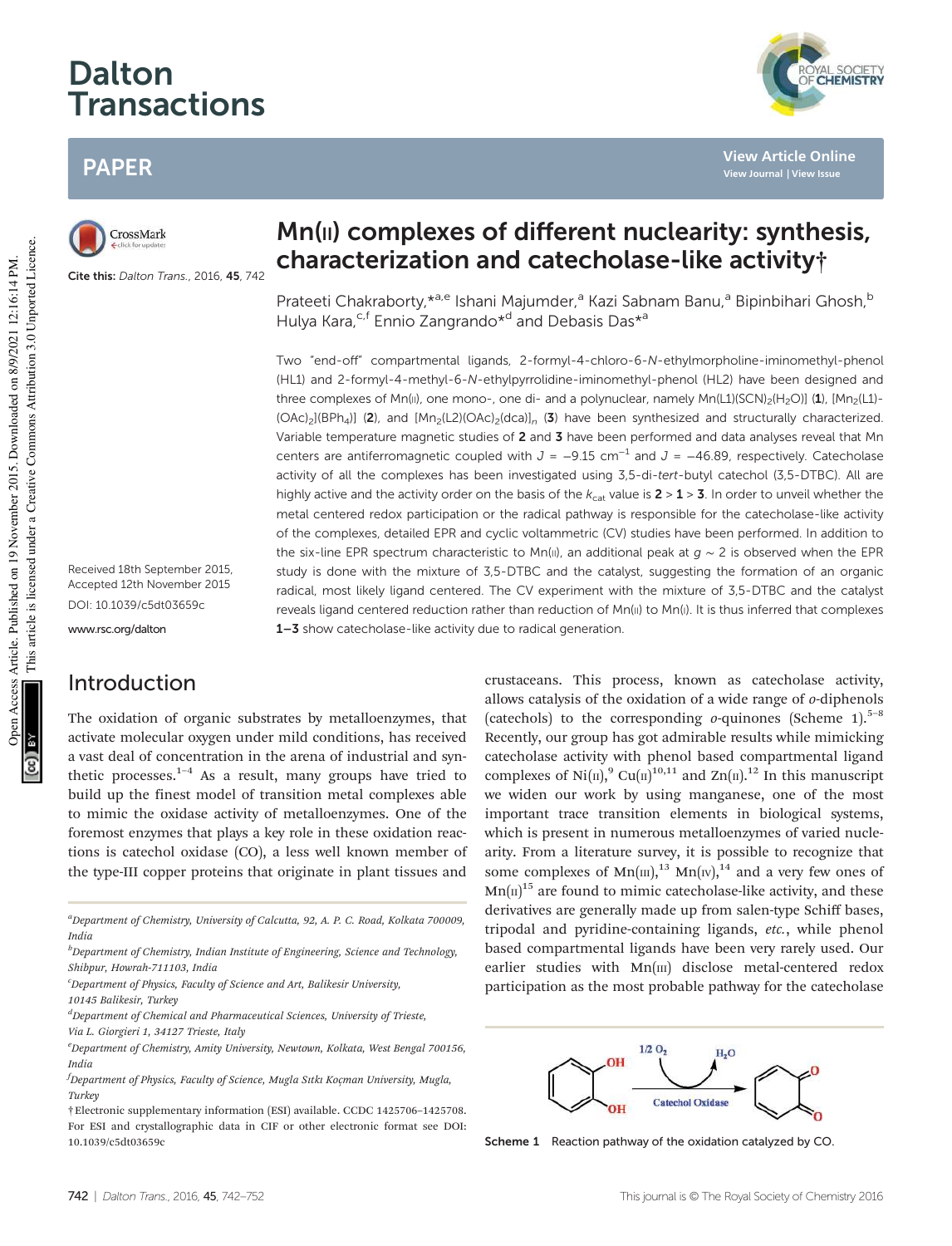

Fig. 1 Structure of the two synthesized compartmental ligands.

activity of the model compounds.<sup>13b</sup> In the case of  $Mn(\text{II})$ complexes,<sup>15</sup> although we found excellent catalytic activities, we failed to evaluate the plausible catalytic mechanism. That failure inspires us to synthesize new  $Mn(\mu)$  complexes to explore that untouched arena of catecholase activity study and thereby to unveil the most probable mechanistic pathway. In order to reach our goal, the ligands of our choice in the present study are two phenol based compartmental ligands, namely 2-formyl-4-chloro-6-N-ethylmorpholine-iminomethylphenol (HL1) and 2-formyl-4-methyl-6-N-ethylpyrrolidine-iminomethyl-phenol (HL2) (Fig 1). We have prepared three  $Mn(\text{II})$ complexes having different nuclearities, *i.e.*  $[Mn(L1)(SCN)_{2}(H_{2}O)]$ (1),  $[Mn_2(L1)(OAc)_2][BPh_4]$  (2), and  $[Mn_2(L2)(OAc)_2(dca)]_n$  (3), structurally characterized them and have studied their catecholase-like activity in DMSO solvent with 3,5-di-tert-butylcatechol (3,5-DTBC) as the substrate. EPR and cyclic voltammetric studies help us to understand the origin of the catecholase-like activity of our  $Mn(\pi)$  complexes. Variable temperature magnetic study on complexes 2 and 3 has also been performed since the compounds of phenol based compartmental ligands are well known for their stimulating magnetic properties.<sup>16–19</sup> This examination of magnetic properties of such compounds helps not only in further understanding the relations between magnetic coupling centers in metalloproteins and enzymes, but also to extend the knowledge of molecular magnetism.

# Results and discussion

#### Synthesis, rationalization, and characterization of the metalcomplexes

Three manganese( $\pi$ ) complexes (1–3) were prepared by adopting the template synthesis technique by treating a methanolic solution of corresponding manganese salts with the Schiff base formed in situ between 2,6-diformyl-4-R-phenol (where  $R =$  chloro, methyl) and the diamines, and structurally characterized using single crystal X-ray diffraction (vide infra). FT-IR spectral study reveals that all complexes exhibit bands due to the C=N stretch in the range of 1630–1648  $cm^{-1}$  and skeletal vibration in the range of 1545–1555  $cm^{-1}$ . The presence of a coordinated SCN<sup>−</sup> anion in complex 1 has been assigned by a broad band in the region of 2065  $cm^{-1}$ . In complex 2, the OAc<sup>-</sup> anions show bands at 1483 cm<sup>-1</sup> and in complex 3 OAc<sup>-</sup>

anions and dicyanamide show bands at 1488 and 2165  $cm^{-1}$ , respectively. Electronic spectra of all complexes studied in DMSO medium display very similar absorption bands in the range of 375–425 nm. The observed strong higher energy single band (between 375 and 425 nm) is due to the combination of both phenoxido–Mn $(n)$  and hydroxido–Mn $(n)$ LMCT bands. Room temperature (300 K) magnetic moment calculations (5.96 $\mu_B$  for complex 1, 8.37 $\mu_B$  and 8.19 $\mu_B$  for complex 2 and 3, respectively) reveal that  $Mn(\pi)$  in all complexes is in a high spin state.

#### Crystal structure descriptions

The crystal structure analysis showed the formation of a mononuclear neutral species,  $\text{[Mn(HL1)(SCN)}_{2}\text{[H}_{2}\text{O)}$ ], due to the protonation of one of the imine nitrogen atoms. An ORTEP drawing is depicted in Fig. 2, and a selection of coordination bond distances and angles is reported in Table 1. The metal is chelated by ligand HL1 through the phenoxo oxygen atom, the imine–nitrogen and the amine donor of the morpholine ring with Mn–O and Mn–N bond distances of 2.1222(14), 2.2075(18), and 2.387(13) Å, respectively. The latter value refers to the coordinated morpholine moiety at a higher occupancy (see Experimental section). The distorted octahedral coordination sphere is completed by an aqua ligand and two isothiocyanate anions  $(Mn-O1w = 2.3692(18), Mn-NCS = 2.163$ (2) and 2.154(2)  $\AA$ ) (Fig. 3). The distortions in the coordination bond angles are attributable to the strength of the HL1 chelation and the value of O1–Mn–N3 (of  $156.5(2)°$ ) deviates more from ideal geometry (Table 1). The protonated imino nitrogen N1 forms an intramolecular H-bond with the phenolato oxygen O1 ( $N\cdots$ O distance 2.598(2) Å), and the water molecule is engaged in weak H-bonding with N4 and S2 of a



Fig. 2 ORTEP drawing (ellipsoid probability at 30%) with atom labels of complex 1 (of the disordered coordinated morpholine, only that at the higher occupancy is shown).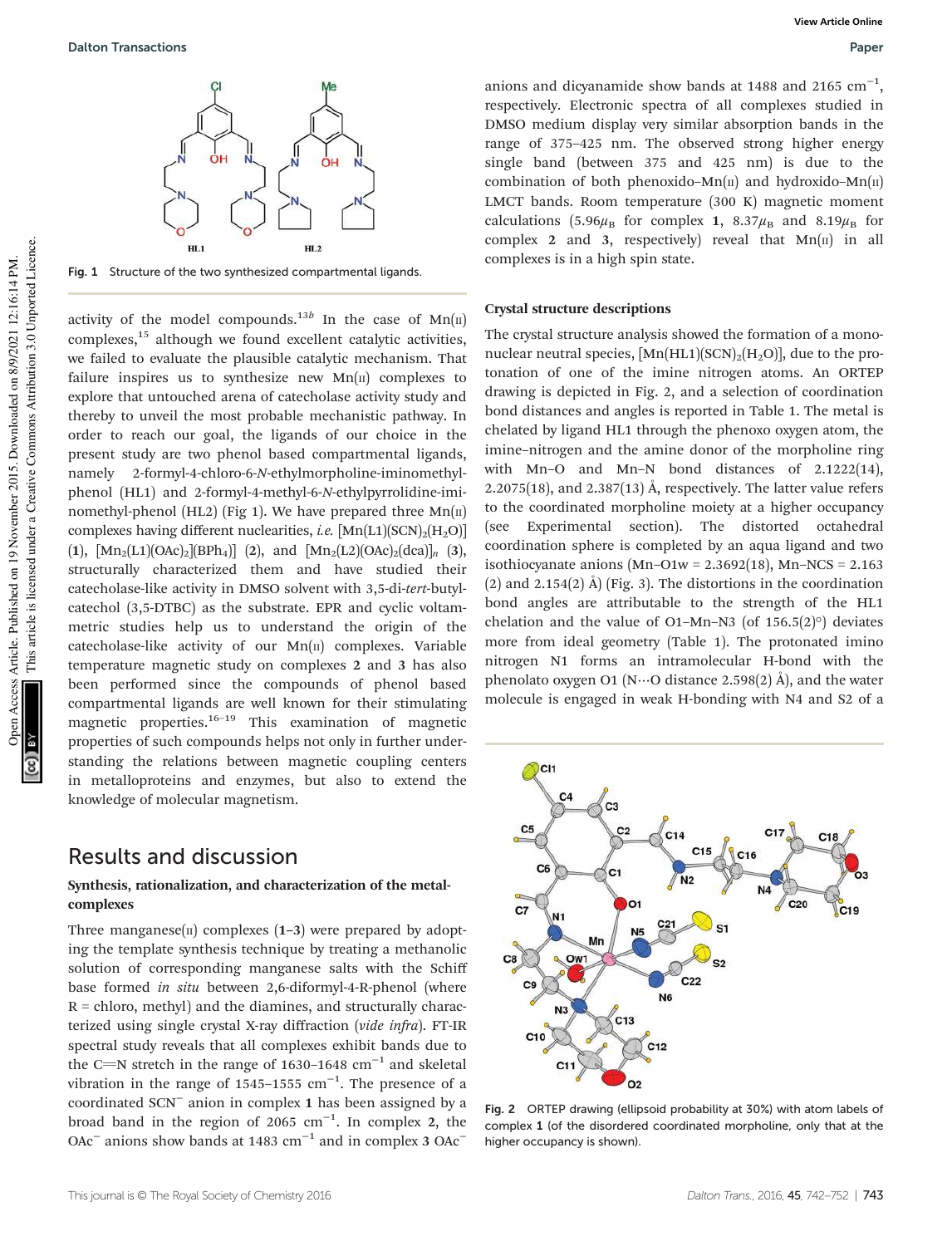Table 1 Coordination bond lengths (Å) and angles (°) for complex 1

| $Mn-O(1)$<br>$Mn-O(1w)$<br>$Mn-N(1)$                                                                                                                           | 2.1222(14)<br>2.3692(18)<br>2.2075(18)                                                         | $Mn-N(3)^a$<br>$Mn-N(3b)^a$<br>$Mn-N(5)$<br>$Mn-N(6)$                                                                                    | 2.387(13)<br>2.413(13)<br>2.163(2)<br>2.154(2)                                 |
|----------------------------------------------------------------------------------------------------------------------------------------------------------------|------------------------------------------------------------------------------------------------|------------------------------------------------------------------------------------------------------------------------------------------|--------------------------------------------------------------------------------|
| $O(1)$ –Mn–N $(6)$<br>$O(1)$ –Mn–N $(5)$<br>$N(6)-Mn-N(5)$<br>$O(1)$ -Mn-N $(1)$<br>$N(6)-Mn-N(1)$<br>$N(5)-Mn-N(1)$<br>$O(1)$ -Mn- $O(1w)$<br>$N(6)-Mn-O(1w)$ | 89.73(7)<br>89.35(8)<br>93.29(9)<br>82.07(6)<br>163.57(8)<br>100.79(9)<br>91.18(7)<br>83.28(8) | $N(5)$ -Mn-O(1w)<br>$N(1)$ -Mn-O(1w)<br>$O(1)$ -Mn-N $(3)$<br>$N(6)-Mn-N(3)$<br>$N(5)-Mn-N(3)$<br>$N(1)$ -Mn- $N(3)$<br>$O(1w)$ -Mn-N(3) | 176.52(8)<br>82.69(7)<br>156.5(2)<br>111.3(2)<br>85.2(2)<br>76.6(2)<br>95.7(2) |

 $a$  N3 and N3b represent the donor of the disordered coordinated morpholine. Only bond angles involving the higher occupancy are reported.

symmetry related complex at x,  $1/2 - y$ ,  $-1/2 + z$  (O1w…N4 = 3.130(3) and O1w…S2 = 3.330(2) Å) to form a polymeric species developed parallel to axis  $a$ . The structural data of complex 1 are comparable to those detected in the corresponding species having a pyridine replacing the morpholine ring, reported by us a few years ago.<sup>15</sup>

The structural analysis revealed that compound 2 is a dinuclear cationic species and the unit cell contains two independent complexes located on a crystallographic mirror plane, normal to the phenolato ring plane passing in between the manganese atoms, beside a  $BPh<sub>4</sub>$  anion. An ORTEP view of one of the two  $\mu$ -phenoxo-di- $\mu$ -acetato-dimanganese(II) complexes with the atom labeling scheme of independent atoms is shown in Fig. 4. In both species the metal ions exhibit a distorted trigonal bipyramidal coordination sphere, comprising in the equatorial plane the imine nitrogen donor N1 and acetate oxygen atoms O2 and O3, while the phenoxidobridged oxygen O1, and morpholine amine nitrogen N2 occupy the axial positions (N4, O5, O6 and O4, N5 are the corresponding atoms in the second complex). The Mn–O and Mn–N bond distances reported in Table 2 indicate comparable values for the two independent complexes with the exception

**View Article Online**



Fig. 4 ORTEP drawing (ellipsoid probability at 30%) with atom labels of one of the two independent cationic complexes of compound 2. The complex is located on a crystallographic symmetry plane.

of the Mn–N(amino) bond that differs by ca. 0.1 Å (2.442(3) vs. 2.335(3) Å). It is worth noting the shorter Mn–O(acetate) bond lengths (mean value 2.176 Å with respect to the Mn–O(oxo) ones that average at 2.039 Å). Correspondingly a difference is observed in the intermetallic distance being 3.3455(9) and 3.2194(8) Å in the two complexes.

Using the coordinating dicyanoamide as the counteranion, the metals assume a distorted octahedral geometry in the dinuclear complex 3. Each metal is chelated by Schiff base ligand HL2 through the phenoxo oxygen atom, the imine–nitrogen and the amine donor of the pyrrolidine ring. In addition, the coordination sphere is filled by two oxygens from different acetate anions and a nitrogen donor from a bridging dca ligand. With respect to complex 2, the Mn–O and Mn–N bond distances are slightly longer here (Table 3). In particular, the Mn–N(imine) bond distances are 2.189(9) and 2.192(8) Å which must be compared to a mean value of 2.104 Å in 2. Here the



Fig. 3 Complexes 1 connected through H-bonds by the coordinated water molecules (primed atoms at x,  $1/2 - y$ ,  $-1/2 + z$ ).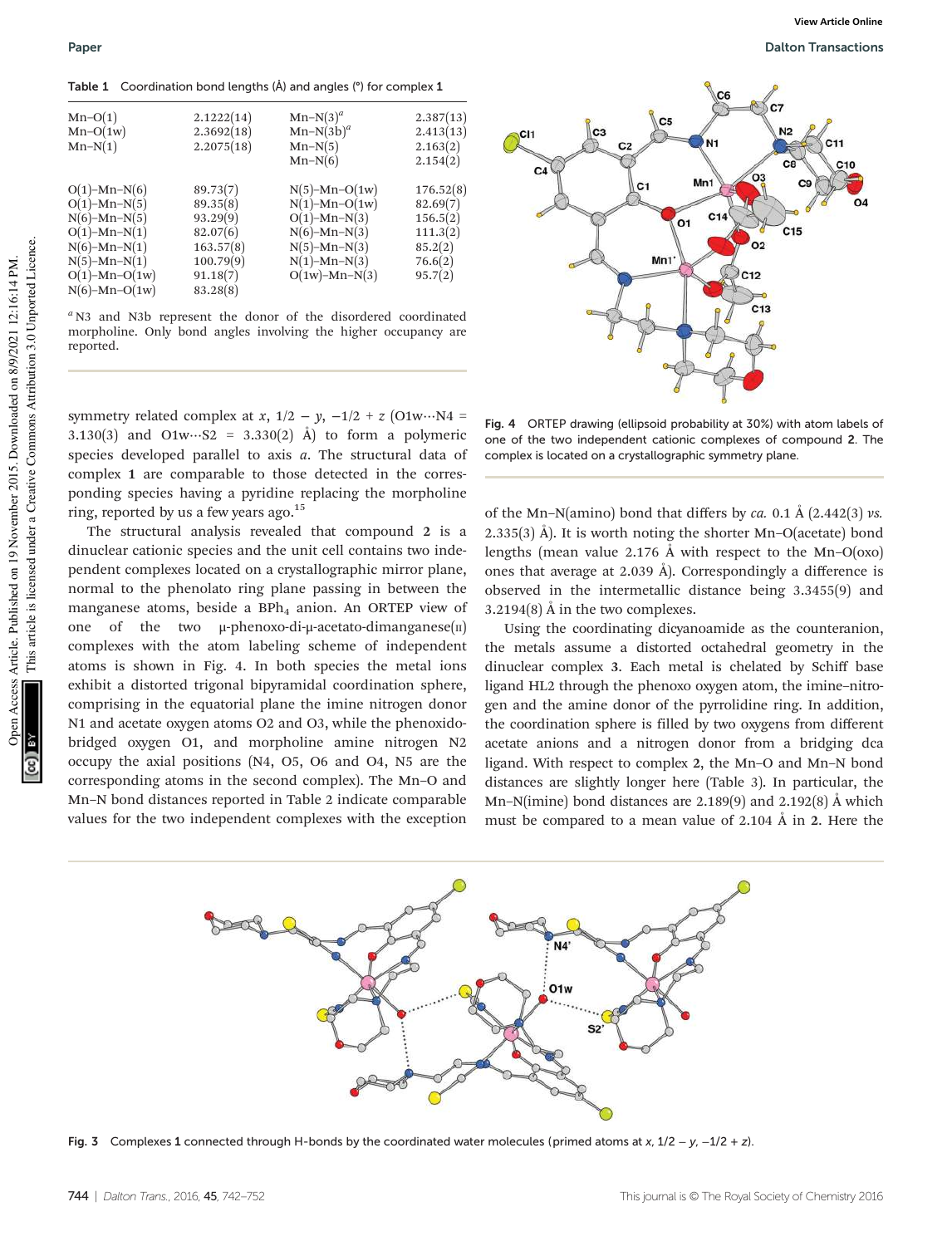Table 2 Coordination bond lengths (Å) and angles (°) for complex 2

| $Mn(1)-O(1)$              | 2.197(2)   | $Mn(2)-O(5)$              | 2.156(2)   |
|---------------------------|------------|---------------------------|------------|
| $Mn(1)-O(2)$              | 2.030(3)   | $Mn(2)-O(6)$              | 2.058(3)   |
| $Mn(1)-O(3)$              | 2.020(3)   | $Mn(2)-O(7)$              | 2.048(3)   |
| $Mn(1)-N(1)$              | 2.117(3)   | $Mn(2)-N(4)$              | 2.092(3)   |
| $Mn(1)-N(2)$              | 2.442(3)   | $Mn(2)-N(5)$              | 2.335(3)   |
| $Mn(1)-Mn(1)'$            | 3.3455(9)  | $Mn(2)-Mn(2)'$            | 3.2194(8)  |
| $O(3)$ -Mn(1)-O(2)        | 115.71(15) | $O(7)$ -Mn(2)-O(6)        | 130.85(18) |
| $O(3)$ -Mn(1)-N(1)        | 123.69(15) | $O(7)$ -Mn(2)-N(4)        | 115.63(13) |
| $O(2)$ -Mn(1)-N(1)        | 120.46(11) | $O(6)$ -Mn(2)-N(4)        | 113.52(18) |
| $O(3)$ -Mn(1)-O(1)        | 95.80(13)  | $O(7)$ -Mn(2)-O(5)        | 92.16(12)  |
| $O(2)$ -Mn(1)-O(1)        | 93.10(11)  | $O(6)$ -Mn(2)-O(5)        | 92.44(14)  |
| $N(1)$ - $Mn(1)$ - $O(1)$ | 85.12(9)   | $N(4)$ - $Mn(2)$ - $O(5)$ | 84.96(11)  |
| $O(3)$ -Mn(1)-N(2)        | 89.64(11)  | $O(7)$ -Mn(2)-N(5)        | 91.86(11)  |
| $O(2)$ -Mn(1)-N(2)        | 99.89(10)  | $O(6)$ -Mn(2)-N(5)        | 95.69(13)  |
| $N(1)$ - $Mn(1)$ - $N(2)$ | 77.70(10)  | $N(4)$ -Mn(2)-N(5)        | 80.44(11)  |
| $O(1)$ -Mn(1)-N(2)        | 162.09(9)  | $O(5)$ -Mn(2)-N(5)        | 165.19(10) |
|                           |            |                           |            |

Primed atoms at  $x$ ,  $1/2 - y$ , z.

Table 3 Coordination bond lengths (Å) and angles (°) for complex 3

| $Mn(1)-O(1)$              | 2.151(8)  | $Mn(2)-O(1)$               | 2.162(7)  |
|---------------------------|-----------|----------------------------|-----------|
| $Mn(1)-O(2)$              | 2.184(8)  | $Mn(2)-O(3)$               | 2.091(7)  |
| $Mn(1)-O(4)$              | 2.066(8)  | $Mn(2)-O(5)$               | 2.157(9)  |
| $Mn(1)-N(1)$              | 2.189(9)  | $Mn(2)-N(2)$               | 2.192(8)  |
| $Mn(1)-N(3)$              | 2.395(9)  | $Mn(2)-N(4)$               | 2.421(9)  |
| $Mn(1)-N(5)$              | 2.256(11) | $Mn(2)-N(7)'$              | 2.231(11) |
| $Mn(1)-Mn(2)$             | 3.389(3)  |                            |           |
| $O(4)$ -Mn(1)- $O(1)$     | 106.6(3)  | $O(3)$ -Mn(2)-O(1)         | 103.3(3)  |
| $O(4)$ -Mn(1)- $O(2)$     | 88.7(3)   | $O(3)$ -Mn(2)-O(5)         | 90.8(3)   |
| $O(1)$ -Mn(1)- $O(2)$     | 93.1(3)   | $O(5)$ -Mn(2)- $O(1)$      | 92.4(3)   |
| $O(4)$ -Mn(1)-N(1)        | 170.6(3)  | $O(3)$ -Mn(2)-N(2)         | 172.5(3)  |
| $O(1)$ -Mn(1)-N(1)        | 82.6(3)   | $O(5)$ -Mn(2)-N(2)         | 93.9(3)   |
| $O(2)$ -Mn(1)-N(1)        | 92.8(3)   | $O(1)$ -Mn(2)-N(2)         | 82.4(3)   |
| $O(4)$ -Mn(1)-N(5)        | 87.8(4)   | $O(3)$ -Mn(2)-N(7)'        | 88.7(4)   |
| $O(2)$ -Mn(1)-N(5)        | 176.5(4)  | $O(5)$ -Mn(2)-N(7)'        | 177.0(4)  |
| $O(1)$ -Mn $(1)$ -N $(5)$ | 88.1(3)   | $O(1)$ -Mn $(2)$ -N $(7)'$ | 90.6(3)   |
| $N(1)$ -Mn(1)- $N(5)$     | 90.6(4)   | $N(2)-Mn(2)-N(7)'$         | 86.3(4)   |
| $O(4)$ -Mn(1)-N(3)        | 94.8(4)   | $O(3)$ -Mn(2)-N(4)         | 99.4(3)   |
| $O(1)$ -Mn(1)-N(3)        | 158.6(3)  | $O(1)$ -Mn(2)-N(4)         | 157.0(3)  |
| $O(2)$ -Mn(1)-N(3)        | 87.7(3)   | $O(5)$ -Mn(2)-N(4)         | 83.9(4)   |
| $N(1)$ - $Mn(1)$ - $N(3)$ | 76.0(4)   | $N(2)$ - $Mn(2)$ - $N(4)$  | 75.3(3)   |
| $N(5)-Mn(1)-N(3)$         | 92.4(4)   | $N(7)'-Mn(2)-N(4)$         | 93.3(4)   |

Atom N(7)′ at x − 1, y, z.

acetate anions bridge the metals in an asymmetric fashion, with a long bond length with Mn1 (2.184(8) Å) and a shorter one with Mn2 (2.091(7) Å), and *vice versa* for the other anion  $(2.066(8)$  and  $2.157(9)$  Å, respectively). The Mn–O(oxo) and Mn– N(amine) bond lengths are comparable to those measured in 2. As mentioned above, the dca anions bridge metals of different complexes giving rise to a coordination polymer running parallel to axis a. The dca CN groups coordinate the metals with different CN–Mn angles, of  $148.4(12)$  and  $166.3(11)$ °, where the latter shows an almost linear coordination. The intermetallic Mn1–Mn2 in this neutral complex, 3.389(3) Å, is slightly longer than the value measured in 2 (Fig. 5 and 6).

#### Catecholase-like activity

Catechol oxidase, a type-3 copper protein can bind oxygen reversibly at room temperature and so it can be used to oxidize



Fig. 5 ORTEP drawing (ellipsoid probability at 30%) with atom labels of the crystallographic independent unit of compound 3.

catechols to respective quinones. As a model of the enzyme, here we have taken the three complexes of  $Mn(\pi)$ . In order to mimic the functional property of the model compounds, the most widely accepted substrate is 3,5-di-tert-butylcatechol (3,5- DTBC) since its reduction potential for the quinone–catechol couple is low which makes it easy to be oxidized to the corresponding quinone, 3,5-di-tert-butyl-o-benzoquinone (3,5-DTBQ) and at the same time, due to the presence of bulky substituents, further oxidation and polymerization are stopped. Interestingly, all of the complexes exhibit extensive catalytic competence towards the oxidation of 3,5-DTBC to 3,5-DTBQ in the solvent DMSO. Moreover, complex 2, a binuclear  $Mn(\pi)$ Schiff base complex which shows a good catalytic efficiency towards the oxidation of catechols, is the first reported dinuclear  $Mn(\pi)$  catalyst derived from a compartmental Schiff base ligand. Before going into the detailed kinetic study we have checked the ability of the complexes to mimic the active site of catechol oxidase by treating  $1 \times 10^{-4}$  mol dm<sup>-3</sup> solutions of the complexes with  $1 \times 10^{-2}$  mol dm<sup>-3</sup> (100 equivalents) of 3,5-DTBC under aerobic conditions. The time-dependent UV–vis spectral scan was executed in pure DMSO. Fig. 7–9 show the spectral change for the complexes upon the addition of 100 fold 3,5-DTBC ( $1 \times 10^{-2}$  M) observed at intervals of 5 minutes up to 30 minutes. The kinetics of the oxidation of 3,5-DTBC was determined by monitoring the increase of the concentration of the product 3,5-DTBQ and the experimental conditions were the same as reported earlier.<sup>5-8</sup> All the complexes showed saturation kinetics and treatment based on the Michaelis–Menten model seemed to be appropriate. The binding constant  $(K_M)$ , maximum velocity  $(V_{\text{max}})$ , and rate constant for the dissociation of substrates  $(i.e.,$  turnover number,  $k_{\text{cat}}$ ) were calculated for the complex using the Lineweaver– Burk graph of 1/V vs. 1/[S], using the equation  $1/V = \frac{K_M}{V_{\text{max}}}$ 

This article is licensed under a Creative Commons Attribution 3.0 Unported Licence.

This article is licensed under a Creative Commons Attribution 3.0 Unported Licence.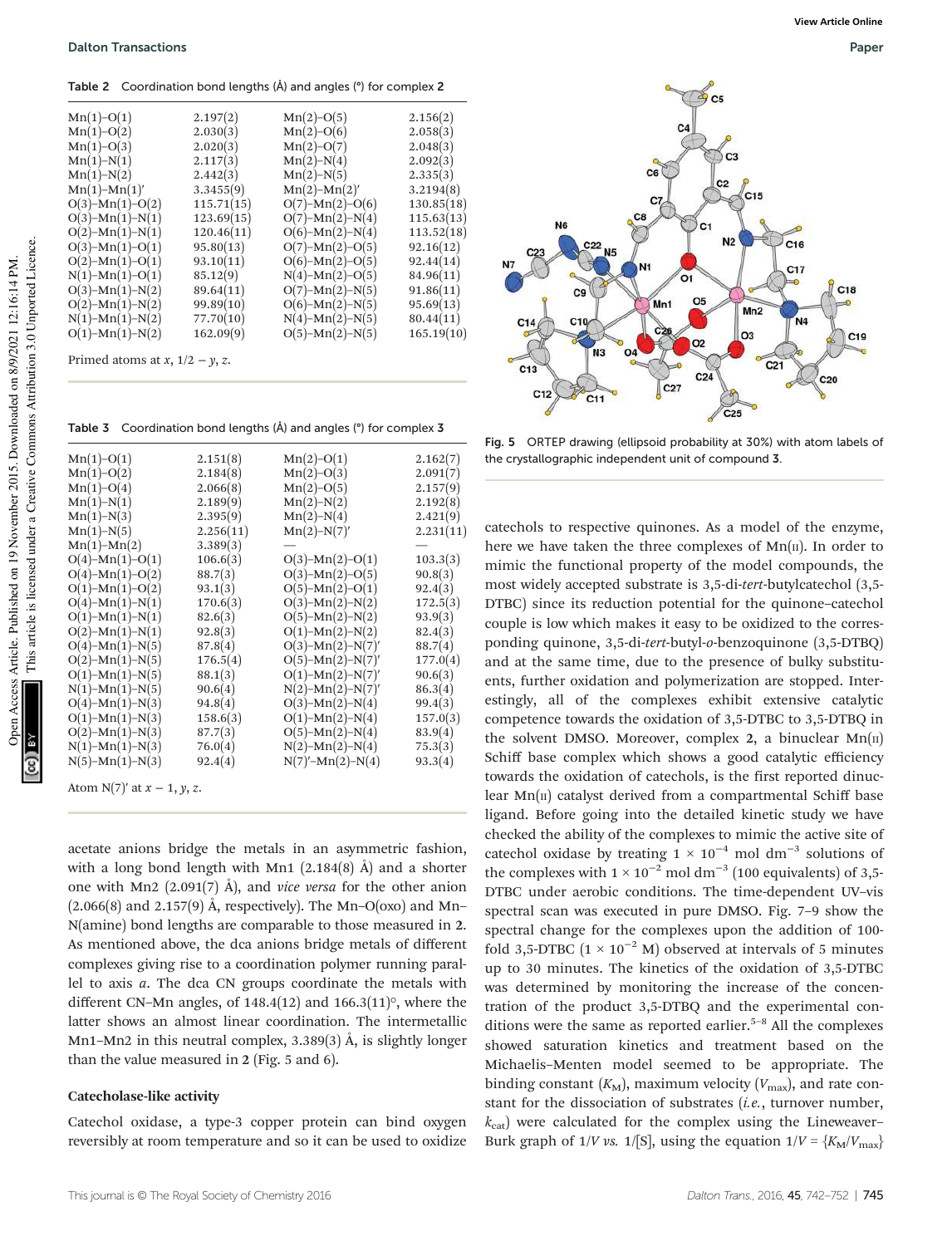

Fig. 6 Polymeric structure of compound 3 developed along axis a.



Fig. 7 Changes observed in the UV–vis spectra of complex 1 in DMSO up to 30 minutes (conc.  $1 \times 10^{-4}$  M) upon the addition of 100-fold 3,5-DTBC  $(1 \times 10^{-2}$  M).



Fig. 8 Changes observed in the UV–vis spectra of complex 2 in DMSO up to 30 minutes (conc.  $1 \times 10^{-4}$  M) upon the addition of 100-fold 3,5-DTBC  $(1 \times 10^{-2}$  M).



Fig. 9 Changes observed in the UV–vis spectra of complex 3 in DMSO up to 30 minutes (conc.  $1 \times 10^{-4}$  M) upon the addition of 100-fold 3,5-DTBC  $(1 \times 10^{-2}$  M).



Fig. 10 Lineweaver–Burk plots for complexes 1, 2, and 3 in DMSO medium for the oxidation of catechol.

 ${1/[S]} + 1/V_{\text{max}}$  (Fig. 10), and the kinetic parameters are presented in Table 4 and in Table S1.† From the data presented in Table 4 it may be inferred that the catalytic efficiency of our present  $Mn(\pi)$  complexes is comparable with the highly active Mn based catalysts reported to date.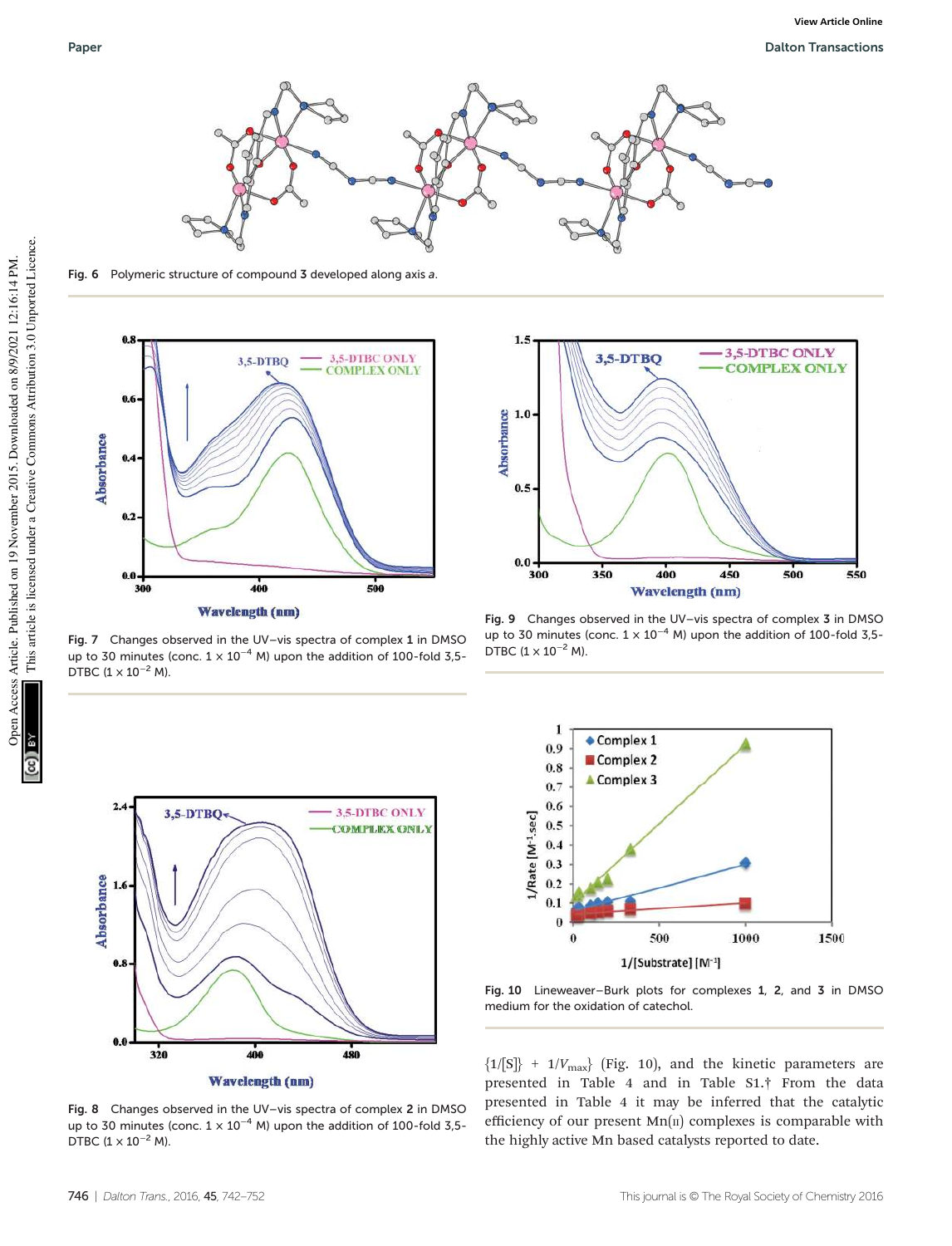Table 4 First order rate constants for the oxidation of catechols by our complexes and the similar previously reported Mn(II/III/IV), Ni(II), Cu(II) and  $Zn(II)$  complexes using  $3,5-DTBC$  as the substrate

| Complex                                                                                                                                                                    | Solvent     | Metal present | Oxidation state            | $k_{\text{cat}}$ (in $h^{-1}$ ) | Ref.      |
|----------------------------------------------------------------------------------------------------------------------------------------------------------------------------|-------------|---------------|----------------------------|---------------------------------|-----------|
| $[\text{Mn(L1)}(\text{SCN})_{2}(\text{H}_{2}\text{O})]$                                                                                                                    | <b>DMSO</b> | Mn            | $(\text{II})$              | 607.08                          | This work |
| $[\text{Mn}_2(\text{L1})(\text{OAc})_2](\text{BPh}_4)]$                                                                                                                    | <b>DMSO</b> | Mn            | $\left( \text{II} \right)$ | 853.38                          | This work |
| $[\text{Mn}_2(\text{L2})(\text{OAc})_2(\text{dca})]_n$                                                                                                                     | <b>DMSO</b> | Mn            | $\left( \text{II} \right)$ | 255.19                          | This work |
| $\left[\text{Nil}^1(\text{H}_2\text{O})_3\right]\text{I}_2\cdot\text{H}_2\text{O}^a$                                                                                       | MeOH        | Ni            | $(\text{II})$              | 9.27                            | 9         |
| $\bar{\left[\textrm{NiL}^1(\textrm{H}_2\textrm{O})_3\right]}$ Br <sub>2</sub> ·H <sub>2</sub> O <sup>a</sup>                                                               | MeOH        | Ni            | $\left( \text{II} \right)$ | 8.48                            | 9         |
| $\rm \bar{[Cu_2(H_2L2^2)\bar{(OH)}(H_2O)(NO_3)](NO_3)_3\cdot 2H_2O^b}$                                                                                                     | MeOH        | Cu            | $\left( \text{II} \right)$ | 32 400                          | 10        |
| $[Cu(HL14)(H2O)(NO3)]2(NO3)2·2H2Ob$                                                                                                                                        | MeOH        | Cu            | $(\text{II})$              | 14 400                          | 10        |
| $[Cu(L1^1)(H_2O)(NO_3)]_2^2$                                                                                                                                               | MeOH        | Cu            | $\left( \text{II} \right)$ | 10 800                          | 10        |
| $\left[\mathrm{Cu_2(L2^3)}\right]\!\!\left(\mathrm{OH}\right)\!\!\left(\mathrm{H_2O}\right)\!\!\!{}_{2}\!\!\left]\!\!\left(\mathrm{NO_3}\right)\!\!\!{}_{2}\!{}^{b}$       | MeOH        | Cu            | $\left( \text{II} \right)$ | 14 400                          | 10        |
| $[\mathrm{Cu_2(L2^1)(N_3)_3}]^b$                                                                                                                                           | MeOH        | Cu            | $\left( \text{II} \right)$ | 28 800                          | 10        |
| $[\mathrm{Cu_2(L1^1)(OH)(H_2O)(NO_3)_2}]^c$                                                                                                                                | <b>DMSO</b> | Cu            | $\left( \text{II} \right)$ | 73.70                           | 11        |
| $[{\rm Cu_2(L1^2)}\rm{(OH)}\rm{(H_2O)}\rm{(NO_3)_2}]^c$                                                                                                                    | <b>DMSO</b> | Cu            | $\left( \text{II} \right)$ | 50.50                           | 11        |
| $[Cu(L2^{1})(H_{2}O)(NO_{3})]_{2}^{c}$                                                                                                                                     | <b>DMSO</b> | Cu            | $\left( \text{II} \right)$ | 84.60                           | 11        |
| $[Cu2(L13)(OH)(H2O)(NO3)2]c$                                                                                                                                               | <b>DMSO</b> | Cu            | $(\text{II})$              | 127.20                          | 11        |
| $[\mathrm{Cu_2(L1^4)(OH)(H_2O)(NO_3)_2}]^c$                                                                                                                                | <b>DMSO</b> | Cu            | $\left( \text{II} \right)$ | 49.60                           | 11        |
| $[{\rm Cu_2(L1^5)(OH)(H_2O)(NO_3)_2}]^c$                                                                                                                                   | <b>DMSO</b> | Cu            | $\left( \text{II} \right)$ | 246.80                          | $11\,$    |
| $[{\rm Cu_2(L1^6)(OH)(H_2O)(NO_3)_2}]^c$                                                                                                                                   | <b>DMSO</b> | Cu            | $\left( \text{II} \right)$ | 50.70                           | 11        |
| $\rm \left[ Cu_2(L1^7)(OH)(H_2O)_2(NO_3)_2 \right]^c$                                                                                                                      | <b>DMSO</b> | Cu            | $\left( \text{II} \right)$ | 26.90                           | $11\,$    |
| $[{\rm Cu_2(L1^9)}\rm{(OH)}\rm{(H_2O)}\rm{(NO_3)_2}]^c$                                                                                                                    | <b>DMSO</b> | Cu            | $\left( \text{II} \right)$ | 51.80                           | 11        |
| $\text{Cu}_2\text{(L1}^{10})\text{(OH)}\text{(H}_2\text{O)}\text{(NO}_3\text{)}_4\text{]}^c$                                                                               | <b>DMSO</b> | Cu            | $\left( \text{II} \right)$ | 68.30                           | 11        |
| $\text{[Cu}_2\text{[L1}^{12})\text{[OH)}\text{[H}_2\text{O)}\text{[NO}_3\text{]}_2\text{]}^c$                                                                              | <b>DMSO</b> | Cu            | $(\text{II})$              | 50.10                           | 11        |
| $\left[\text{Zn}_2(\text{H}_2\text{L}^1)(\text{OH})(\text{H}_2\text{O})(\text{NO}_3)\right](\text{NO}_3)_3]^d$                                                             | MeOH        | Zn            | $\left( \text{II} \right)$ | 1060.00                         | 12        |
| $[\mathrm{Zn}_2\mathrm{L}^2\mathrm{Cl}_3]^d$                                                                                                                               | MeOH        | Zn            | $\left( \text{II} \right)$ | 882.0                           | 12        |
| $[\mathrm{Zn}_2\mathrm{L}^3\mathrm{Cl}_3]^d$                                                                                                                               | MeOH        | Zn            | $\left( \text{II} \right)$ | 297.00                          | 12        |
| $[\text{Zn}_2(\text{L}^4)_2(\text{CH}_3\text{COO})_2]^d$                                                                                                                   | MeOH        | Zn            | $\left( \text{II} \right)$ | 352.00                          | 12        |
| $[\text{MnL}^1(\text{OOCH})(\text{OH}_2)]^e$                                                                                                                               | MeCN        | Mn            | (m)                        | 936.64                          | 13a       |
| $\frac{1}{2}$ MnL <sup>2</sup> (OH <sub>2</sub> ) <sub>2</sub> ] $\frac{1}{2}$ Mn <sub>2</sub> (L <sub>2</sub> <sup>2</sup> (NO <sub>2</sub> ) <sub>3</sub> ] <sup>e</sup> | MeCN        | Mn            | (m)                        | 365.34                          | 13a       |
| $[Mn_2L_2(NO_2)_2]^e$                                                                                                                                                      | MeCN        | Mn            | (m)                        | 1432.74                         | 13a       |
| $\rm [MnL^2Cl·4H_2O]^{\prime}$                                                                                                                                             | MeOH        | Mn            | $(\text{III})$             | 247.00                          | 13b       |
| $[\text{MnL}^3\text{Cl-4H}_2\text{O}]^f$                                                                                                                                   | MeOH        | Mn            | (m)                        | 360.00                          | 13b       |
| $\rm [MnL^{4}Cl·4H_{2}O]^{1/2}$                                                                                                                                            | MeOH        | Mn            | (m)                        | 720.00                          | 13b       |
| $[{\rm Mn}_{2}^{\rm IV}({\rm L}_{\rm A}^{1.})^{\vphantom{\dagger}}_{2} ({\rm L}^{1.7})]^g$                                                                                 | $CH_2Cl_2$  | Mn            | (w)                        | 12.60                           | 14a       |
| $[\mathrm{Mn}^{\mathrm{IV}}(\mathrm{L}^2_\mathrm{A})(\mathrm{\bar{L}}^2{}^\bullet)_2]^{g'}$                                                                                | $CH_2Cl_2$  | Mn            | (w)                        | 21.30                           | 14a       |
| $\left[\text{Mn}^{\text{IV}}(\text{L}_\text{A}^3)(\text{L}^3)\right]$ g                                                                                                    | $CH_2Cl_2$  | Mn            | (w)                        | 55.20                           | 14a       |
| $\rm \bar{[Mn^{IV}(L_A^4)(L^{4*})_2]^g}$                                                                                                                                   | $CH_2Cl_2$  | Mn            | (w)                        | 14.80                           | 14a       |
| $\bar{[{\rm Mn}^{\rm IV}\!(\rm L_{A}^5)\!(\rm L^{5+})_2]^g}$                                                                                                               | $CH_2Cl_2$  | Mn            | (w)                        | 34.14                           | 14a       |
| $\rm \bar{[Mn^{IV}(L_A^6)(L^{6*})_2]^g}$                                                                                                                                   | $CH_2Cl_2$  | Mn            | (w)                        | 16.32                           | 14a       |
| $\rm \bar{M}n^{IV}\rm \bar{L}^{7}_{A}\rm \bar{L}^{7}\rm \bar{L}^{7}\rm \bar{L}^{3}$                                                                                        | $CH_2Cl_2$  | Mn            | $(\mathbf{v})$             | 15.60                           | 14a       |
| $\left[\text{Mn}(\text{HL})(\text{H}_2\text{O})_3\right](\text{NO}_3)_2 \cdot (\text{H}_2\text{O})\right]^h$                                                               | MeOH        | Mn            | $(\text{II})$              | 2160.00                         | 15        |
| $\mathrm{[Mn(HL)(SCN)}_{2}\mathrm{(H}_{2}\mathrm{O)}] \cdot 0.5 \mathrm{H}_{2}\mathrm{O}]^{h}$                                                                             | MeOH        | Mn            | $\left( \text{II} \right)$ | 1440.00                         | 15        |
| $[\text{Mn}(\text{HL})(\text{N}(\text{CN})_2)(\text{H}_2\text{O})_2][\text{NO}_3]\cdot\text{H}_2\text{O}]^h$                                                               | MeOH        | Mn            | $(\text{II})$              | 720.00                          | 15        |

 $a_{L}$ <sup>1</sup> = 2-[(2-piperazin-1-ylethylimino)-methyl]phenol  $b_{L}$ 2<sup>2</sup> = 2,6-bis(R-iminomethyl)-4-methyl-phenolato, R = N-ethylpiperazine; L1<sup>4</sup> = 2-formyl-4methyl-6R-iminomethyl-phenolato,  $R = N$ -ethylmorpholine;  $L1^1 = 2$ -formyl-4-methyl-6R-iminomethyl-phenolato.  $R = N$ -propylmorpholine;  $L2^3 =$ 2,6-bis(R-iminomethyl)-4-methyl-phenolato,  $R = N$ -ethylpyrrolidine;  $L2^1 = 2,6$ -bis(R-iminomethyl)-4-methyl-phenolato;  $R = N$ -propylmorpholine.<br>
<sup>c</sup> L1<sup>1</sup> = 2,6-bis(R-iminomethyl)-4-chloro-phenolato,  $R = N$ -ethylpiperidine;  $R = N$ -propylmorpholine; L1<sup>6</sup> = 2,6-bis(R-iminomethyl)-4-t-butyl-phenolato,  $R = N$ -propylmorpholine; L1<sup>7</sup> = 2,6-bis(R-iminomethyl)-4-chlorophenolato,  $R = N$ -ethylpyrrolidine; L1<sup>9</sup> = 2,6-bis(R-iminomethyl)-4-t-butyl-phenolato,  $R = N$ -ethylpyrrolidine; L1<sup>10</sup> = 2,6-bis(R-iminomethyl)-4chloro-phenolato, R = N-ethylpiperazine; L112 = 2,6-bis(R-iminomethyl)-4-t-butyl-phenolato, R = N-ethylpiperazine.  ${}^d$ L1 = 2,6-bis(R-iminomethyl)-4-methyl-phenolato, R = N-ethylpiperazine; L2 = 2,6-bis(R-iminomethyl)-4-methyl-phenolato, R = N-ethylpyridine; L3 = 2,6-bis(R-iminomethyl)-4 methyl-phenolato, R = N-ethylpyrrolidine; L4 = 2,6-bis(R-iminomethyl)-4-methyl-phenolato, R = benzylamine. <sup>e</sup> L<sup>1</sup> = 2,7-bis(2-hydroxyphenyl)-2,6-<br>diazaocta-2,6-diene; L<sup>2</sup> = 1,7-bis(2-hydroxyphenyl)-2,6-diazahepta-1,6-di =  $N_1N$ -1,1-dimethylethylenebis(3-formyl-5-methylsalicylaldimine);  $L^4 = N_1N$ -cyclohexenebis(3-formyl-5-methylsalicylaldimine).  ${}^gL^1 = 1,3$ -bis(4,6-<br>di-*tert*-butyl-2-iminophenol)benzene;  $L^2 = 2$ -anilino-4,6-di-tert-b butylphenol; L<sup>7</sup> = 2-(3,5-di methoxy-anilino)-4,6-di-tert-butylphenol. h HL = 2,6-bis{2-(N-ethyl)pyridineiminomethyl}-4-methylphenolato.

#### Mechanistic interpretation of catecholase activity exhibited by the complexes

Earlier our group tried to explore the origin of the catecholase like activity exhibited by  $Mn(\text{II})$  and  $Mn(\text{III})$  with Schiff Base ligands.<sup>13b,15</sup> In the case of  $Mn(m)$  we are able to prove that the

origin of the activity was related to the metal center redox participation, where  $Mn(m)$  underwent reduction to  $Mn(n)$  with concomitant oxidation of catechol to quinone. However, in the case of the  $Mn(\pi)$  complex we failed to evaluate the plausible mechanism for the catecholase activity. The oxidation from catechol to quinone may have occurred via three pathways: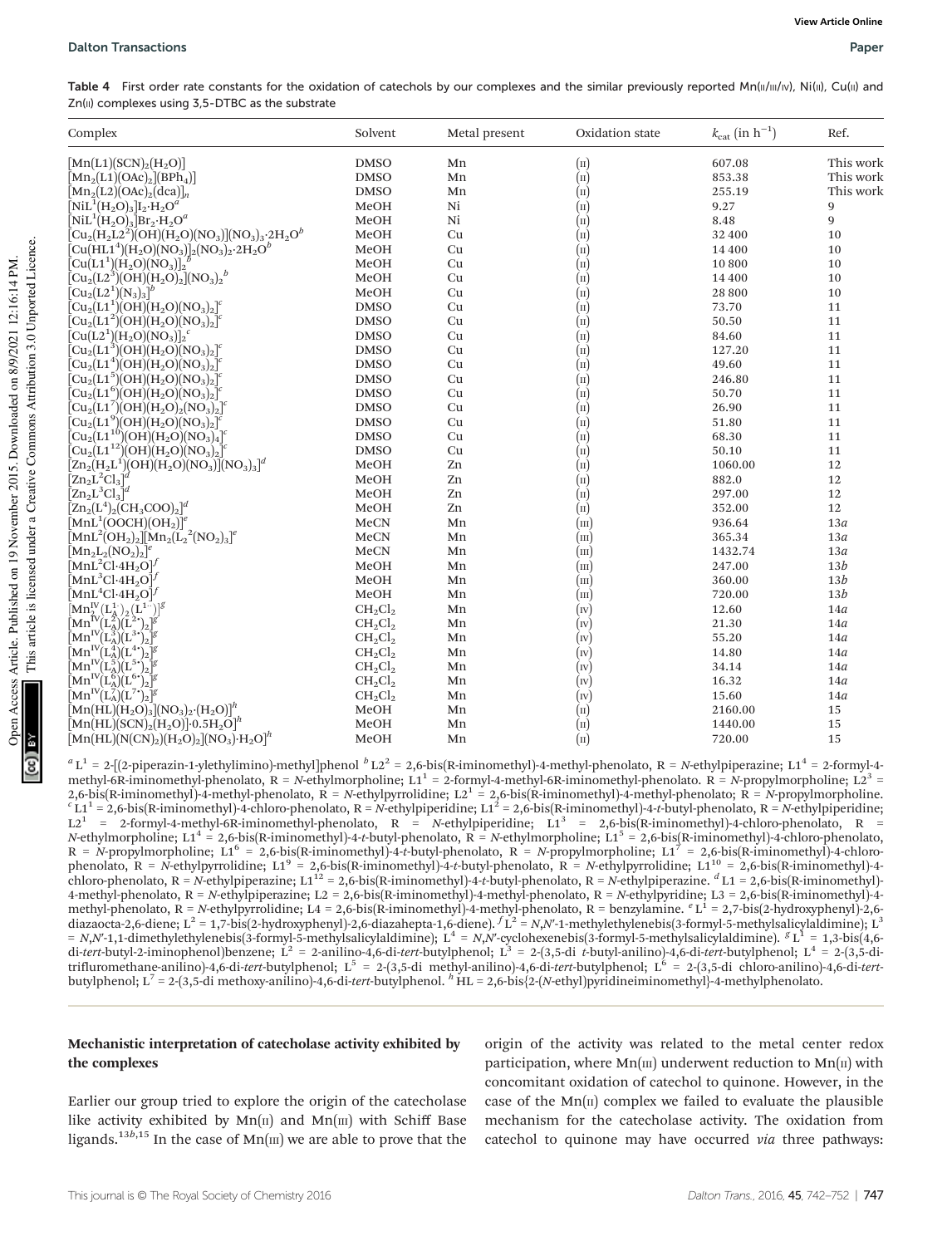(i) metal centered reduction, (ii) ligand centered imine radical formation, or (iii) phenoxy radical formation in the case of phenolic ligands. So in this present work we tried to evaluate the correct pathway with the help of EPR and electrochemical studies. As the three complexes are of the same kind, we selected the dinuclear one (2) as a model for EPR spectroscopic analysis. For this, we have prepared a 1 : 100 mixture of complex 2 and 3,5-DTBC  $(10^{-1}$  M) in DMSO solvent and recorded the EPR spectra within 2 min of mixing. A characteristic six-line EPR spectrum (Fig. 11) corroborates the  $Mn(\text{II})$ species when the complex 2 is dissolved in DMSO. An additional sharp peak ( $g = 1.99$ ) (Fig. 12) appears after mixing the complex with 3,5-DTBC which indicates the formation of the ligand-centered imine radical and that radical formation is most probably responsible for the catalytic oxidation of 3,5- DTBC to 3,5-DTBQ in the presence of aerial oxygen. We have also performed the EPR experiment at 77 K at power saturation conditions to find out if there is any signal at the half-field but our repeated attempts failed to distinguish any characteristic signal. However, our present EPR study implies that when the  $Mn(\pi)$  complex is mixed with 3,5-DTBC, the ligand part, most



Fig. 11 EPR spectrum of complex 2 in DMSO medium at 77 K.



Fig. 12 EPR spectrum of a 1 : 100 mixture of complex 2 and 3,5-DTBC  $(10^{-1}$  M) in DMSO at 77 K.

Interestingly, when this catalytic oxidation was performed in an inert atmosphere, no 3,5-DTBQ formation was noticed. However, upon exposure of the reaction mixture to dioxygen atmosphere, 3,5-DTBQ formation was immediately observed. This observation indeed indicates that dioxygen is one of the active participants in the catalytic cycle; it converts the semibenzoquinone radical, formed in the first step of the catalysis, to the quinone with subsequent regeneration of the catalyst.

#### Electrochemical study

All the  $Mn(\Pi)$  complexes show an irreversible reduction at −0.72 vs. Ag/AgCl, which we tentatively assign to imine reduction of the ligand moiety. On the oxidative side the mononuclear  $Mn(\pi)$  complex exhibits one irreversible oxidation at 0.89 V, which is probably due to the oxidation of the phenolate to a phenoxyl radical. The binuclear complexes show two distinctive oxidation peaks, both processes being irreversible in nature. For complex 2, the anodic peak potentials are at 0.96 and 1.12 V (Fig.  $S13\dagger$ ), whereas for 3, the corresponding values are 0.51 and 1.07 V (Fig. S15†). We tentatively assigned the first anodic peak to  $Mn(\text{II})/Mn(\text{III})$  oxidation and the second peak to the oxidation of the phenolate moiety of the ligand. Then we performed the cyclic voltammetric study of the complexes in the presence of 3,5-DTBC. All three complexes exhibit a nearly similar response and thus the behavior of complex 1 in the presence of 3,5-DTBC is stated here. On addition of 3,5-DTBC to a solution of complex 1 the current height of the imine reduction peak at −0.68 V decreases, while a new peak appears at −0.29 V which may be due to the reduction of a coordinated semiquinone to catechol (Fig. 13). On the oxidative side, a very strong peak at ∼0.8 V corresponding to the formation of semiquinone is observed



Fig. 13 Time dependent CV spectrum of complex 1 after the addition of DTBC at the GC electrode in DMSO medium at a 100 mV  $s^{-1}$  scan rate as representative.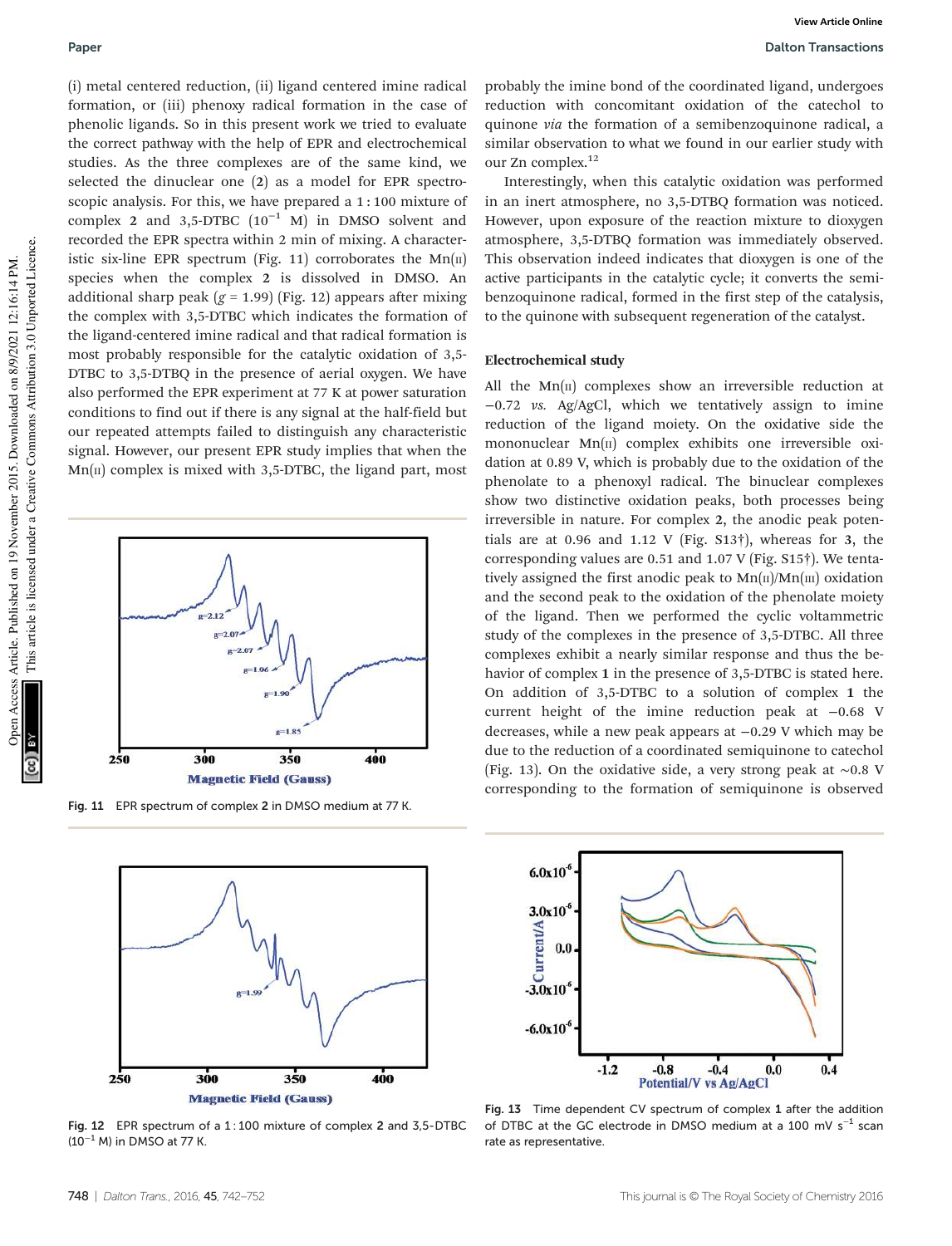Dalton Transactions Paper

without any signal responsible for the oxidation of  $Mn(\mu)$  to  $Mn$ [III] (Fig. S15 and S16†). Thus the cyclic voltammetry data confirms that the reduction of the complex during 3,5-DTBC oxidation can take place only at the imine part of the ligand and the metal center is in no way involved in this process.

On the basis of the results obtained from EPR and cyclic voltammetric studies, a plausible mechanism has been proposed in Scheme 2. With the dinuclear complexes, two catechol molecules are oxidized per cycle, whereas only one is oxidized by the monomeric  $Mn(\pi)$  complex. Here the mononuclear complex 1 is presented for simplicity.

### Magnetic properties of complexes 2 and 3

The magnetic properties of complexes 2 and 3, in the form of  $\chi_{\rm m}T(\chi_{\rm m})$  is the susceptibility per dinuclear unit) vs. T plots, are shown in Fig. 14 in a temperature range of 5–300 K for 2 and 2-300 K for 3. The observed  $\chi_{\rm m}T$  values at room temperature, 8.76 emu K mol<sup>-1</sup> ( $\mu_{\rm eff}$  = 8.37 $\mu_{\rm B}$ ) and 8.39 emu K mol<sup>-1</sup> ( $\mu_{\rm eff}$  = 8.19 $\mu_B$ ) for 2 and 3, respectively, are comparable with the spinonly value of 8.75 emu K mol<sup>-1</sup> ( $\mu_{\text{eff}}$  = 8.37 $\mu_{\text{B}}$ ) expected for two independent high-spin Mn(II) ions  $[(S_{\text{Mn}}, S_{\text{Mn}}) = (5/2, 5/2)]$ assuming  $g = 2.0$ . As the temperature is lowered, the  $\chi_{\text{m}}$ T values decrease in a monotonous manner and become 0.39 emu K mol<sup>-1</sup> for 2 at 5 K and 0.31 emu K mol<sup>-1</sup> for 3 at 2 K. This result indicates the presence of an antiferromagnetic spin–exchange interaction between  $Mn(\text{II})$  ions (Fig. 15).



Scheme 2 Proposed mechanism for the catalytic cycle of the oxidation of 3,5-DTBC by the mononuclear Mn(II) complex.



Fig. 14 Temperature variation of the magnetic susceptibilities of 2 and 3 as  $\gamma_m T$  versus T plots (the solid line represents the best fit of the experimental data based on the Heisenberg model).



Fig. 15 Local coordination environments of  $Mn(u)$  atoms and the magnetic exchange coupling pathway for complex 2.

For dinuclear Mn( $\pi$ ) complexes ( $S_1 = S_2 = 5/2$ ), the theoretical expression of the magnetic susceptibility based on the Heisenberg Hamiltonian  $(H = -2JS_1S_2)$  is:

$$
\chi_{\rm M}T = \frac{2Ng^2\mu_{\rm B}^2}{k} \times \frac{[55 + 30e^{-10]/kT} + 14e^{-18J/kT} + 5e^{-24J/kT} + e^{-28J/kT}]}{[11 + 9e^{-10J/kT} + 7e^{-18J/kT} + 5e^{-24J/kT} + 3e^{-28J/kT} + e^{-30J/kT}]} \times (1 - \rho) + \frac{Ng^2\mu_{\rm B}^2}{k}S(S + 1)\rho + N_aT
$$
\n(1)

In this expression,  $\rho$  presents the fraction of paramagnetic impurity in the sample,  $N_a$  is the temperature independent paramagnetism and the other symbols have their usual meanings. To determine the exchange parameters, $\chi_{\rm m}T$  was fitted using eqn (1) for the range of 5–300 K, giving the best agreement with the experimental data for  $J = -9.15$  cm<sup>-1</sup>,  $g = 2.01$ ,  $\rho$  = 0.09 and  $N_{\alpha}$  = 0.00089 ( $R^2$  = 0.99802) for complex 2.

Complex 3 is a one-dimensional chain and its magnetic interactions should be expressed using alternating exchange interactions, namely, Mn–J–Mn–J′–Mn–J–Mn–J′–Mn, in which J represents the intradimer exchange interaction via the triple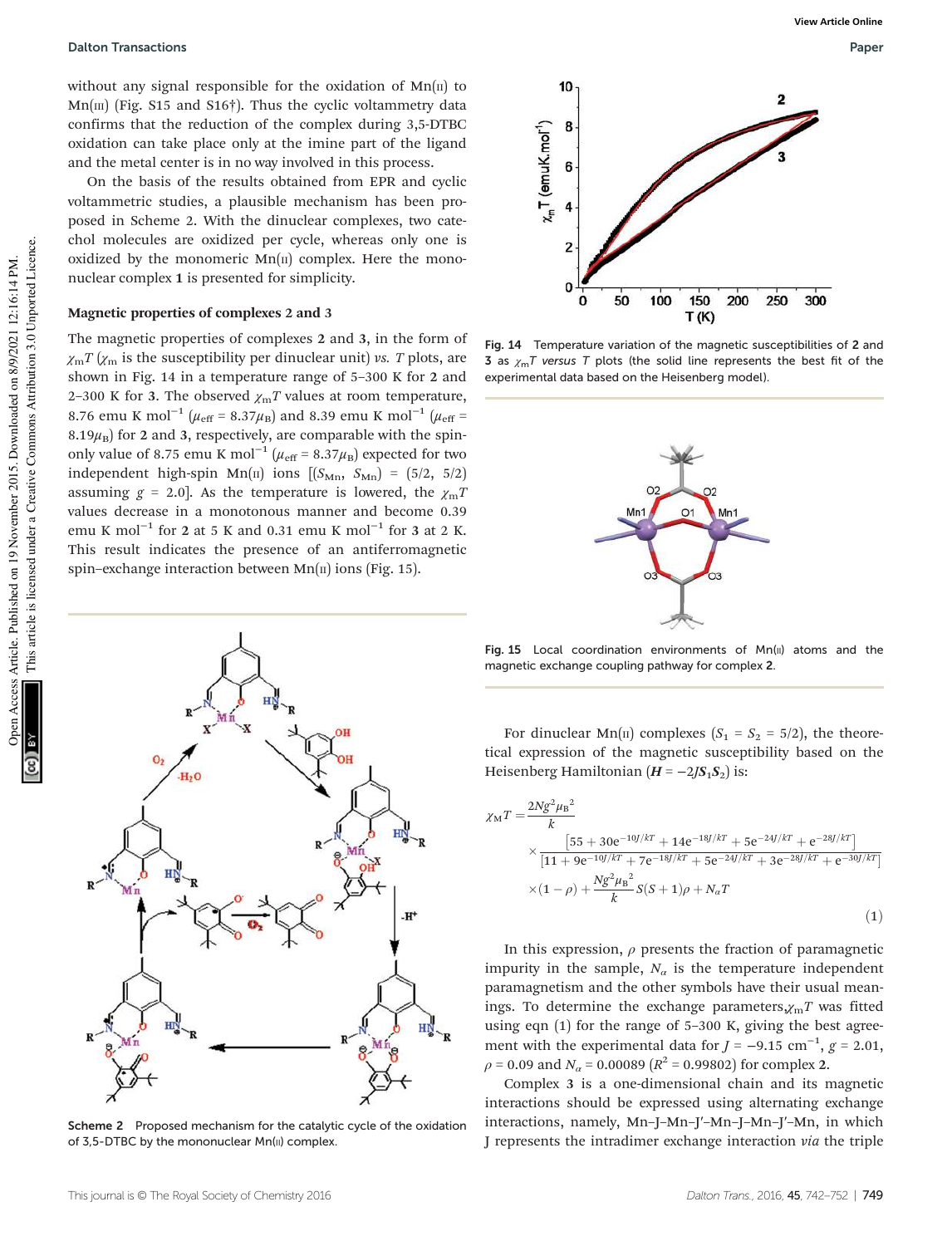

Fig. 16 Local coordination environments of Mn( $\mu$ ) atoms and the magnetic exchange coupling pathway for complex 3.

oxygen bridges, whereas J′ is the interdimer exchange interaction via the dicyanamide bridge in the chain (Fig. 16). To take into account the interaction between the dimer entities, the susceptibility can be corrected by the molecular field approximation<sup>20</sup> (eqn (2)), where  $zJ'$  denotes the intramolecular exchange parameter.

$$
\chi_{\rm m}T = \frac{\chi T}{1 - \chi \left(2z J'/Ng^2 \beta^2\right)}\tag{2}
$$

In this expression, z is the number of nearest-neighbouring dimers (in this case  $z = 2$ ),  $J'$  accounts for the presence of magnetic interactions between the neighboring dimers and the other symbols have their usual meanings. To determine the exchange parameters,  $\chi_{\rm m}T$  was fitted using eqn (2) for the range of 2–300 K, giving the best agreement with the experimental data for  $J = -46.89$  cm<sup>-1</sup>,  $J' = -2.38$ ,  $g = 2.20$ ,  $\rho = 0.025$ and  $N_a$  = 0.00046 ( $R^2$  = 0.99852) for complex 3.

The overall magnetic behavior of complexes 2 and 3 is dominated by the antiferromagnetic interactions between the spin carriers and resembles that of related compounds.<sup>16-19</sup>

## Experimental section

#### Physical methods and materials

3,5-Di-tert-butyl catechol was purchased from Sigma-Aldrich. Reaction solutions for 3,5-DTBC were prepared according to standard sterile techniques.

Elemental analyses (carbon, hydrogen, and nitrogen) were performed using a PerkinElmer 240C analyzer. Infrared spectra (4000–400  $\rm cm^{-1})$  were recorded at 28 °C on a Shimadzu FTIR-8400S and PerkinElmer Spectrum Express Version 1.03 using KBr pellets as mediums. UV–visible spectra and kinetic traces were monitored with a Shimadzu UV-2450PC spectrophotometer equipped with multiple cell-holders and a thermostat. Magnetic susceptibility measurements over the temperature range of 2–300 K were performed at a magnetic field of 0.0750 T using a Quantum Design SQUID MPMSXL-5 magnetometer. Correction for the sample holder as well as the diamagnetic correction, which was estimated from the Pascal constants, were considered.<sup>20,21</sup> EPR experiments were performed at liquid nitrogen temperature (77 K) in methanol, using a JEOL JES-FA200 spectrometer at X band (9.13 GHz).

Cyclic voltammetric and DPV measurements were performed using a CH1106A potentiostat with glassy carbon (GC) as the working electrode, Pt-wire as the counter electrode and Ag, AgCl/sat KCl as the reference electrode. All solutions were purged with dinitrogen prior to measurements.

High-purity N-(2-aminoethyl)-pyrrolidine and N-(2-aminoethyl)morpholine, were purchased from commercial sources (Fluka, Lancaster Chemical Co. Inc., Aldrich) and used as received. The 2,6-diformyl-4-R-phenols  $(R = \text{methyl}, \text{chloro})$ were prepared according to the literature method.<sup>22</sup> MeOH was dried over CaH<sub>2</sub> for 2 days and then distilled under reduced pressure prior to use. Water used in all physical measurements and experiments was Milli-Q grade. All other chemicals used were of AR grade.

#### Synthesis of the complexes

The following general template synthetic route was adopted for preparing all complexes. A methanolic solution of the manganese salt was added to the ligand solution formed in situ via the condensation of 2,6-diformyl-4-R-phenol (where  $R =$  methyl, chloro) with the corresponding amines, maintaining the same molar ratio. The preparation, composition, and other physicochemical characteristics of all complexes using the template technique are given below.

#### Syntheses

 $[\text{Mn}(L1)(SCN)<sub>2</sub>(H<sub>2</sub>O)]$  (1). To a methanolic solution (5 mL) of N-(2-aminoethyl)morpholine (0.260 g, 2 mmol), a methanolic solution (10 mL) of 4-chloro-2,6-diformylphenol (0.180 g, 1 mmol) was added dropwise and the mixture was refluxed for 30 minutes. Then a methanolic solution (15 mL) of manganese chloride (0.604 g, 2.5 mmol) was added to it, and the resulting mixture was allowed to reflux for an additional 2 h. The deep brown solution was filtered and cooled to room temperature. Then an aqueous solution of sodium thiocyanate (0.32 g, 4 mmol) was added to the reaction mixture and stirred for about 30 minutes. The resulting solution was filtered and the filtrate was kept in a CaCl<sub>2</sub> dessicator. Deep brown crystals suitable for X-ray data collection were obtained from the filtrate on keeping the solution overnight (yield 75%). Anal. Calcd for  $C_{22}H_{31}Mn_1N_6O_4S_2Cl$ : C (44.14%); H (5.5%); N (14.04%); Found: C (44.94%); H (5.89%); N (14.1%); FT-IR data (KBr pellet): I.R:  $\nu$ (C=N) 1641 cm<sup>-1</sup>;  $\nu$ (skeletal vibration)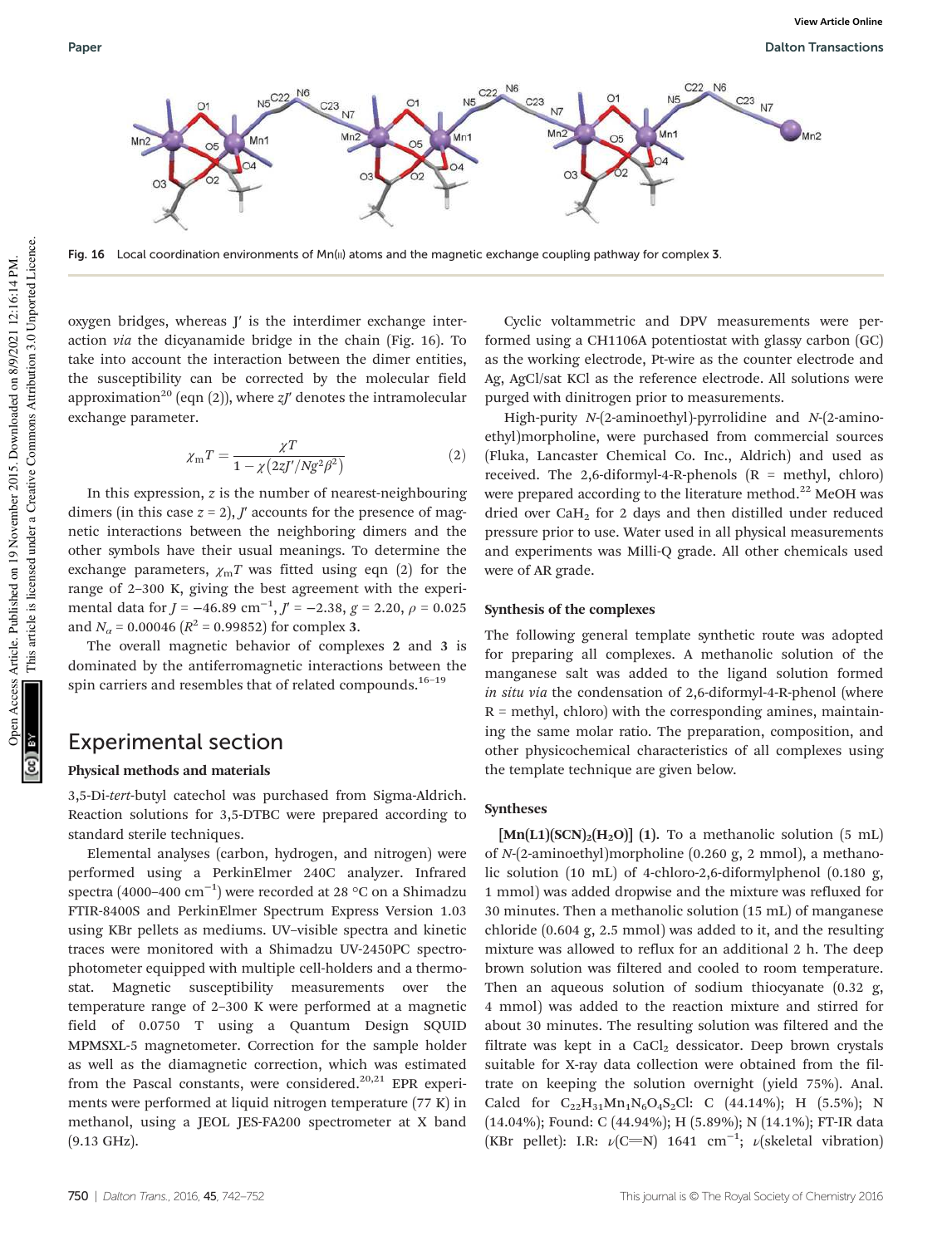1533 cm<sup>-1</sup>; ν(SCN<sup>-</sup>) 2065 cm<sup>-1</sup>; UV/vis (MeOH): λ<sub>max</sub>(ε) = 425 nm (4200 L mol<sup>-1</sup> cm<sup>-1</sup>).

 $[\text{Mn}_2(L1)(OAc)_2][BPh_4]$  (2). To a methanolic solution (5 mL) of N-(2-aminoethyl)morpholine (0.260 g, 2 mmol), a methanolic solution (10 mL) of 4-chloro-2,6-diformylphenol (0.180 g, 1 mmol) was added in a dropwise manner and the mixture was refluxed for 30 min. Then a methanolic solution (15 mL) of manganese acetate (0.604 g, 2.5 mmol) was added to it and the resulting mixture was allowed to reflux for 2 h. The deep brown solution was filtered and cooled to room temperature. Then an aqueous solution of tetra phenyl borate (0.88 g, 4 mmol) was added to the reaction mixture and stirred for about 10 min. The resulting solution was filtered and the filtrate was kept in a  $CaCl<sub>2</sub>$  dessicator. Deep brown crystals suitable for X-ray data collection were obtained from the filtrate after a few days (yield 70%).

Anal. Calcd for  $C_{48}H_{34}Mn_2N_4O_7BCl$ : C (60.30%); H (3.55%); N (5.75%); Found: C (60.50%); H (3.95%); N (5.29%); FT-IR data (KBr pellet): I.R:  $\nu$ (C=N) 1643 cm<sup>-1</sup>;  $\nu$ (skeletal vibration) 1537 cm<sup>-1</sup>; ν(OAc<sup>-</sup>) 1483 cm<sup>-1</sup>; UV/vis (MeOH): λ<sub>max</sub>(ε) = 381 nm (7390 L mol<sup>−1</sup> cm<sup>−1</sup>).

 $[\text{Mn}_2(L2)(OAc)_2(dca)]_n$  (3). To a methanolic solution (5 mL) of N-(2-aminoethyl)pyrrolidine (0.228 g, 2 mmol), a methanolic solution (10 mL) of 4-methyl-2,6-diformylphenol (0.164 g, 1 mmol) was added in a dropwise manner and the mixture was refluxed for 30 min. Then a methanolic solution (15 mL) of manganese acetate (0.604 g, 2.5 mmol) was added to it and the resulting mixture was allowed to reflux for 2 h. The deep brown solution was filtered and cooled to room temperature.

Then, to the reaction mixture, an aqueous solution of sodium dicyanamide (0.284 g, 4 mmol) was added and stirring was continued for about 30 min. The resulting solution was filtered and the filtrate was kept in a CaCl<sub>2</sub> dessicator. Deep brown crystals suitable for X-ray data collection were obtained from the filtrate after keeping the solution overnight (yield 68%).

Anal. Calcd for  $C_{27}H_{37}Mn_2N_7O_5$ : C (49.88%); H (5.69%); N (15.08%); Found: C (49.50%); H (5.95%); N (15.37%); FT-IR data (KBr pellet): I.R:  $\nu$ (C=N) 1641 cm<sup>-1</sup>;  $\nu$ (skeletal vibration) 1533 cm<sup>-1</sup>;  $\nu$ (OAc<sup>-</sup>) 1488 cm<sup>-1</sup>  $\nu$ (N(CN)<sub>2</sub><sup>-</sup>) 2165 cm<sup>-1</sup>; UV/vis  $(MeOH): \lambda_{\text{max}}(\varepsilon) = 407 \text{ nm} (7530 \text{ L mol}^{-1} \text{ cm}^{-1}).$ 

#### X-ray data collection and structure determination

Data collection of the structures reported was carried out at room temperature on a Bruker Smart CCD diffractometer (1–2) and on a Nonius DIP-1030H system (3), all equipped with graphite-monochromated Mo-Kα radiation (λ = 0.71073 Å). Cell refinement, indexing and scaling of the data set were carried out using Bruker Smart Apex and Bruker Saint packages,<sup>23</sup> Mosflm and Scala.<sup>24</sup> All the structures were solved using direct methods and subsequent Fourier analyses $^{25}$  and refined using the full-matrix least-squares method based on  $F^2$  with all observed reflections. $^{25}$  In compound 1 the coordinated morpholine moiety was found disordered over two positions (occupancies refined at 0.537(6)/0.463(6) with a restrained geometry). All the calculations were performed using the WinGX System, Ver 1.80.05.<sup>26</sup> Pertinent crystallographic data and refinement details are summarized in Table 5.

| Table 5 Crystallographic data and details of refinements for complexes $1-3^b$ |                             |                             |                          |  |
|--------------------------------------------------------------------------------|-----------------------------|-----------------------------|--------------------------|--|
|                                                                                | 1                           | $\mathbf{2}$                | 3                        |  |
| Empirical formula                                                              | $C_{22}H_{31}ClMnN_6O_4S_2$ | $C_{48}H_{54}BClMn_2N_4O_7$ | $C_{27}H_{37}Mn_2N_7O_5$ |  |
| <b>MW</b>                                                                      | 598.04                      | 955.09                      | 649.52                   |  |
| Crystal system                                                                 | Monoclinic                  | Monoclinic                  | Triclinic                |  |
| Space group                                                                    | $P2_1/c$                    | P2 <sub>1</sub> /m          | PĪ                       |  |
| $a/\text{\AA}$                                                                 | 9.1058(4)                   | 11.1317(17)                 | 10.058(3)                |  |
| $b/\text{\AA}$                                                                 | 21.8162(9)                  | 24.757(4)                   | 12.348(3)                |  |
| $c/\mathring{A}$                                                               | 14.3490(6)                  | 17.083(3)                   | 13.366(4)                |  |
| $\alpha/^\circ$                                                                |                             |                             | 78.53(2)                 |  |
| $\beta$ /°                                                                     | 97.9080(10)                 | 93.100(2)                   | 84.51(3)                 |  |
|                                                                                |                             |                             | 70.55(2)                 |  |
| $\gamma/\circ \over V/\text{\AA}^3$                                            | 2823.4(2)                   | 4700.9(12)                  | 1533.3(7)                |  |
| $\boldsymbol{Z}$                                                               | 4                           | $\overline{4}$              | $\overline{2}$           |  |
| $D_{\rm calc}/{\rm g~cm^{-3}}$ $\mu/{\rm mm^{-1}}$                             | 1.407                       | 1.349                       | 1.407                    |  |
|                                                                                | 0.748                       | 0.648                       | 0.870                    |  |
| F(000)                                                                         | 1244                        | 1992                        | 676                      |  |
| Theta range/ $\circ$                                                           | $1.71 - 25.57$              | $1.19 - 26.39$              | 1.56-23.26               |  |
| Total data                                                                     | 32565                       | 32933                       | 11 5 3 3                 |  |
| Unique data                                                                    | 5273                        | 9482                        | 4339                     |  |
| $R_{\rm int}$                                                                  | 0.0325                      | 0.0398                      | 0.0779                   |  |
| Reflections $I > 2\sigma(I)$                                                   | 4223                        | 6350                        | 1478                     |  |
| Parameters                                                                     | 395                         | 592                         | 370                      |  |
| Goodness-of-fit                                                                | 1.022                       | 1.038                       | 0.825                    |  |
| $R_1^a$                                                                        | 0.0331                      | 0.0557                      | 0.0731                   |  |
| $wR_2$ $(I > 2\sigma(I))^a$<br>Residuals/e Å <sup>-3</sup>                     | 0.0849                      | 0.1675                      | 0.1723                   |  |
|                                                                                | $0.285, -0.247$             | $0.981, -0.399$             | $0.364, -0.362$          |  |

 ${}^{a}R_{1} = \sum |F_{o}| - |F_{c}||/\sum |F_{o}|$ , w $R_{2} = [\sum w(F_{o}^{2} - F_{c}^{2})^{2}/\sum w(F_{o}^{2})^{2}]^{1/2}$ .  ${}^{b}$  CCDC 1425706-1425708 contain the supplementary crystallographic data for this paper.